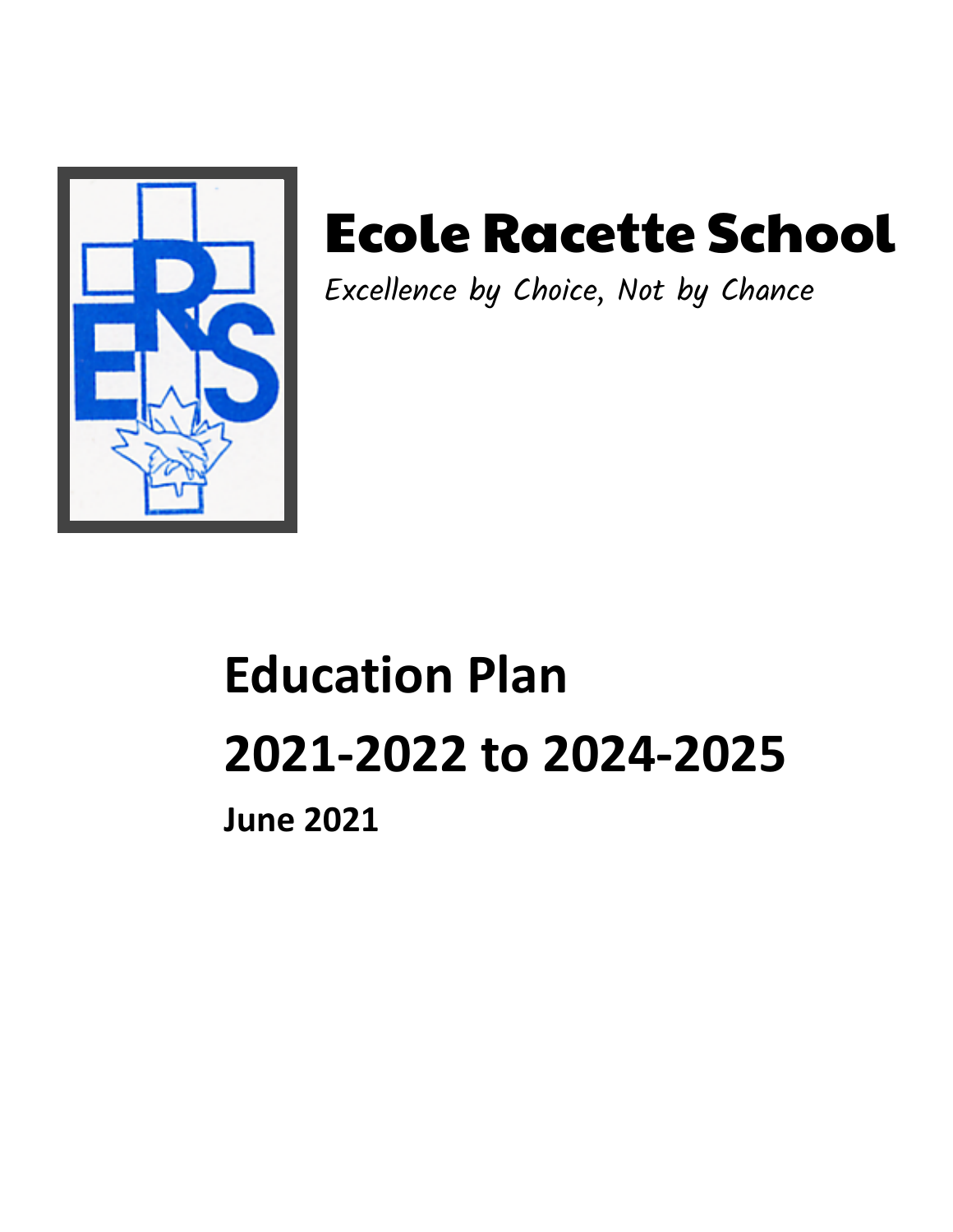

# **TABLE OF CONTENTS**

| <b>Accountability Statement</b>                                                                                                         | 3  |
|-----------------------------------------------------------------------------------------------------------------------------------------|----|
| Mission Statement, Motto, SPERD Vision, SPERD Values, and SPERD Goals                                                                   | 3  |
| Contextual Information and Stakeholder Engagement                                                                                       | 4  |
| <b>Goal One:</b> Ecole Racette School students are successful.                                                                          | 5  |
| Goal Two: First Nations, Métis, and Inuit students attending Ecole Racette School are successful.                                       | 7  |
| Goal Three: Ecole Racette School has excellent teachers, school leaders, and school authority<br>leaders.                               | 9  |
| Goal Four: Ecole Racette School governance and management is based on continuous<br>improvement and responsive to diverse stakeholders. | 11 |
| <b>Goal Five: Wellness</b>                                                                                                              | 12 |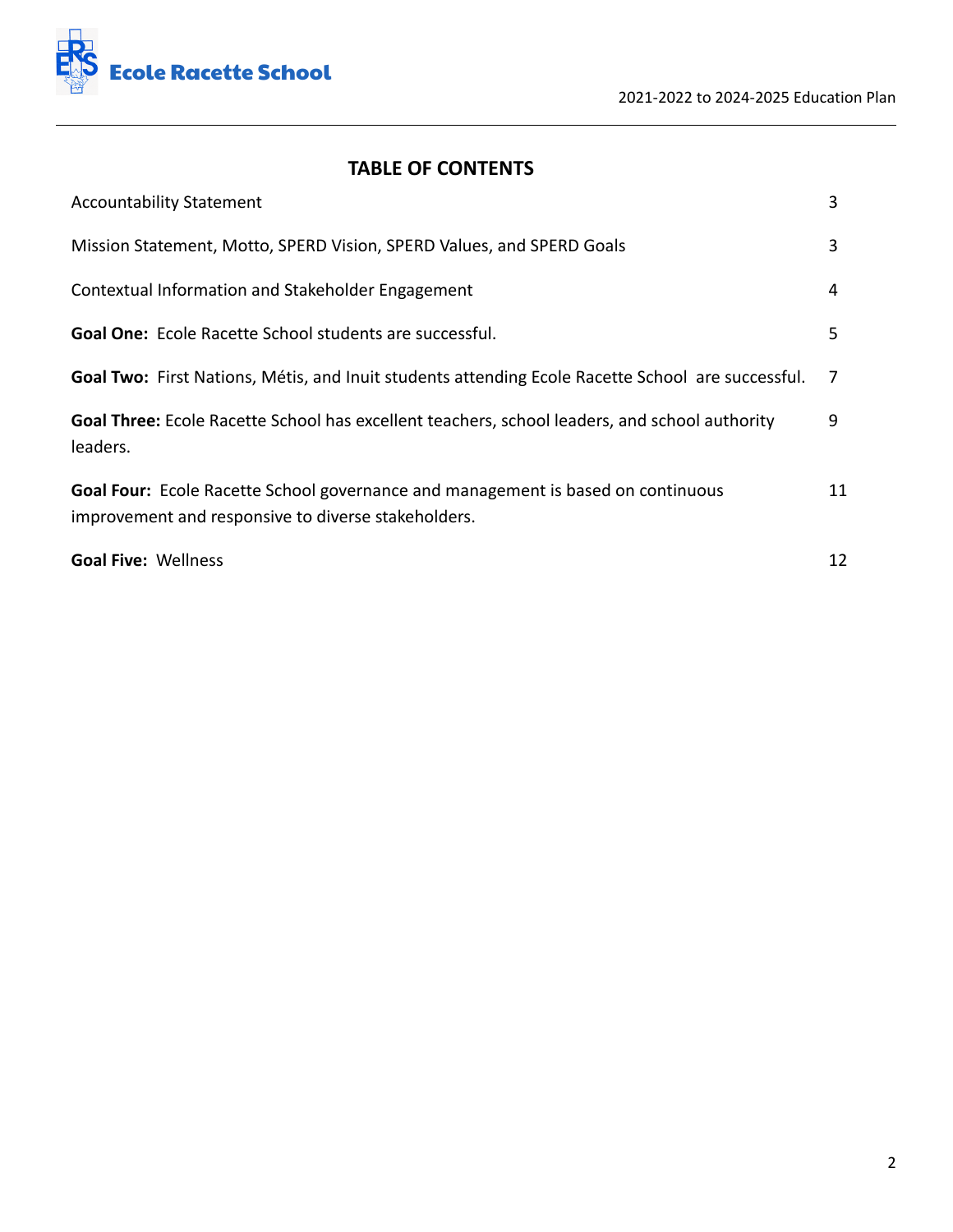



# **ACCOUNTABILITY STATEMENT:**

Ecole Racette School strives to facilitate student growth and success. Whether that growth and success is academic, social, emotional, or spiritual, it is all individual. The staff at Ecole Racette School are committed to personalizing instruction and implementing strategies that best meet the needs of each individual student.

# **MISSION STATEMENT:**

Guided by our Catholic Community, Ecole Racette Junior High School fosters the attitudes, skills, and values that develop the potential of each individual.

# **MOTTO:**

Excellence by Choice, Not by Chance

# **SPERD VISION:**

Our students are ethical citizens, critical thinkers, and leaders of tomorrow.

# **SPERD VALUES:**

- We value students first.
- We value life-long learning.
- We value high-quality teaching and service from all those who care for and support our students.
- We value safe, welcoming, and caring environments. When a student is in the greatest need we will provide the greatest support.
- We respect the rights and beliefs of others to make decisions about their own lives while treating everyone with the highest degree of dignity and fairness.
- We value genuine relationships with students, families, staff, and communities.
- We value the uniqueness of all and respect cultural, linguistic, spiritual, and religious diversity.
- We value collaboration, open communication, and transparency.
- We value integrity and we are accountable.

# **SPERD GOALS:**

- 1. Improving student achievement
- 2. Building quality relationships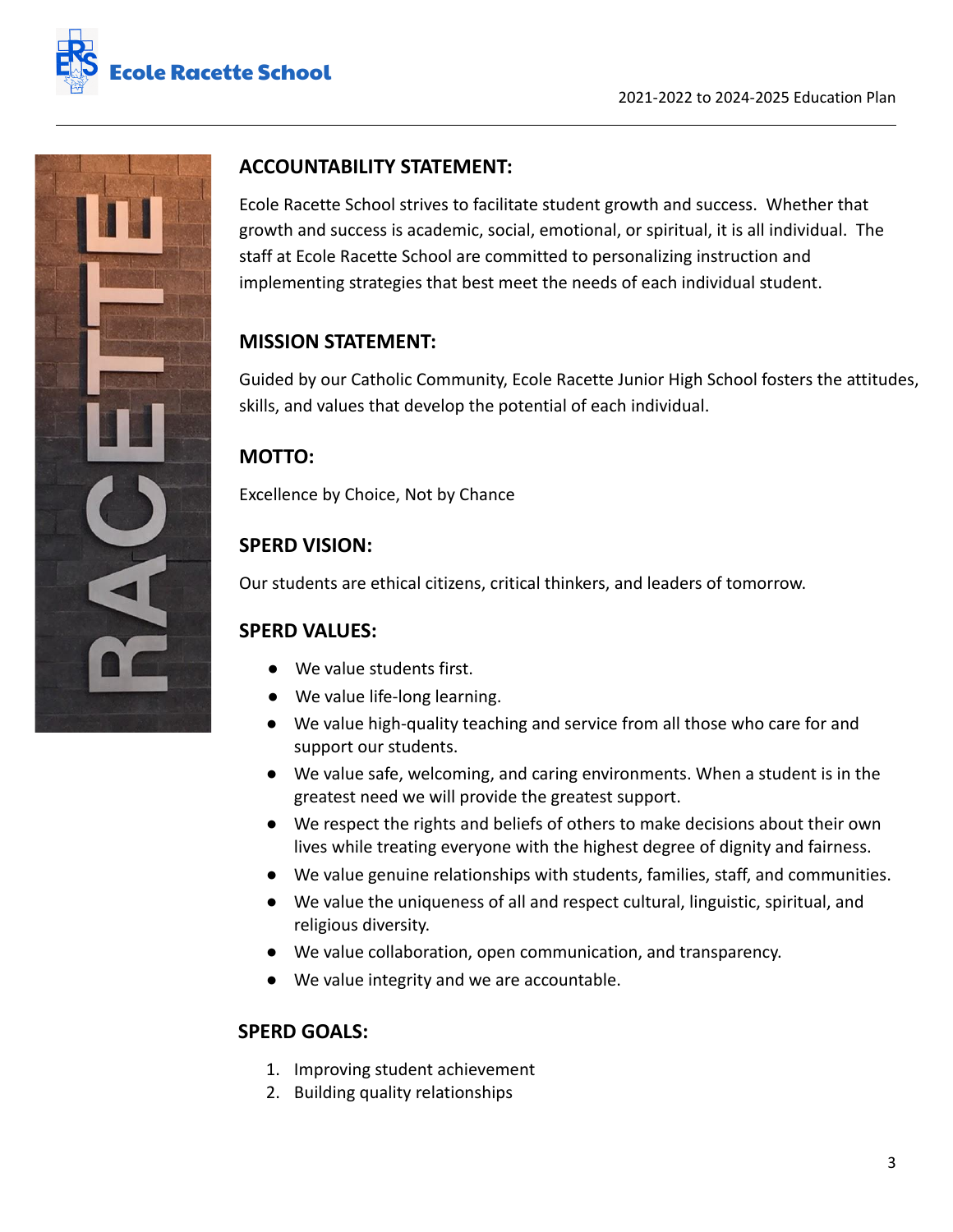



#### **CONTEXTUAL INFORMATION and STAKEHOLDER ENGAGEMENT:**

Ecole Racette School is located in St. Paul, AB. It is a Catholic school serving approximately 250 students in grades 6 to 9. In addition to basic programming in English, the school offers French Immersion, French as a Second Language, and Cree Culture & Language programs. The school also has well-developed art, music, and CTS courses and a number of extra-curricular opportunities.

Effective communication and stakeholder engagement is a priority. Ecole Racette School's School Council was recently re-established in November 2020 and held monthly meetings for the remainder of the school year. These meetings will continue into the upcoming school years.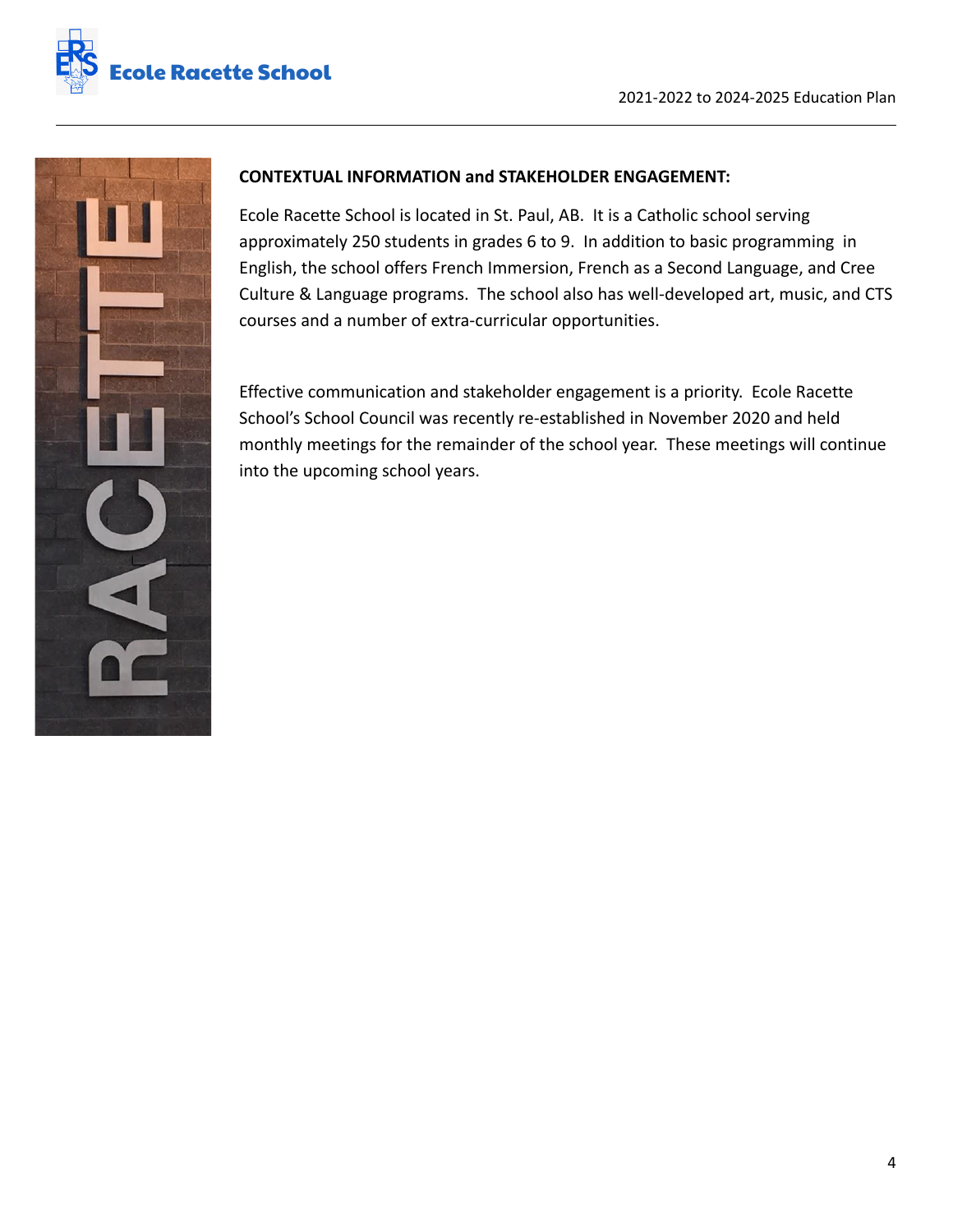

# **Goal One: Ecole Racette School students are successful**

**Outcome: The growth and success of every student is supported from early learning to high school completion.**

#### **Strategies**

- Use STAR assessment data in grades 6 to 9 to monitor student literacy achievement
- Use MIPI math tests to create a baseline for math learning for grades 6 to 9 students
- Provide academic supports to meet students where they are post-pandemic
- Participate in the Division Numeracy committee to review Division options for math assessment and instruction
- Participate in the Division Literacy committee to review Division options for literacy and instruction
- Continue to work with students on the use of email to connect with teachers
- Expose students to coding through an online program in math class. Expand the program to include all grades in the school.
- Inservice staff in preparation for deaf and hard of hearing students
- Teachers, EAs, and Coordinators of Student Supports will meet at the end of September to discuss each student and their academic progress. Staff members brainstorm strategies for success and identify struggling learners. Continued intervention is implemented as needed.
- Have monthly staff conversations about students regarding their academic, physical, mental, and emotional well-being
- Hold transition meetings with partner schools regarding students moving from grades 5 to 6 and again from grades 9 to 10
- ●
- Focus on SPERD Goal 1 (Improving Student Achievement) by using the following strategies:
	- Identify students at risk on a monthly basis
	- Identify the learning styles of students at risk
	- Adjust the teaching of curriculum and add accommodations to assist students in being successful
	- $\circ$  Use of SST period from 11:38 am  $-$  12:03 pm to provide re-teaching, catch-up time, or re-do assignments to help students be academically successful
	- Use of noon tutorials by individual core teachers
	- Administer midterm exams in core subjects for all students in

#### **Provincial Measures**

- PATs and Diplomas (acceptable and standard of excellence)
- Academic Engagement
- Access to Supports and Services
- 3 and 5 year High School Completion results

- growth in reading
- feedback-loop surveys<sup>\*</sup> (e.g., pre-schools, counselling, continuum of supports and services, remote digital learning, career counsellors, etc.)
- Division Satisfaction Survey (once per term)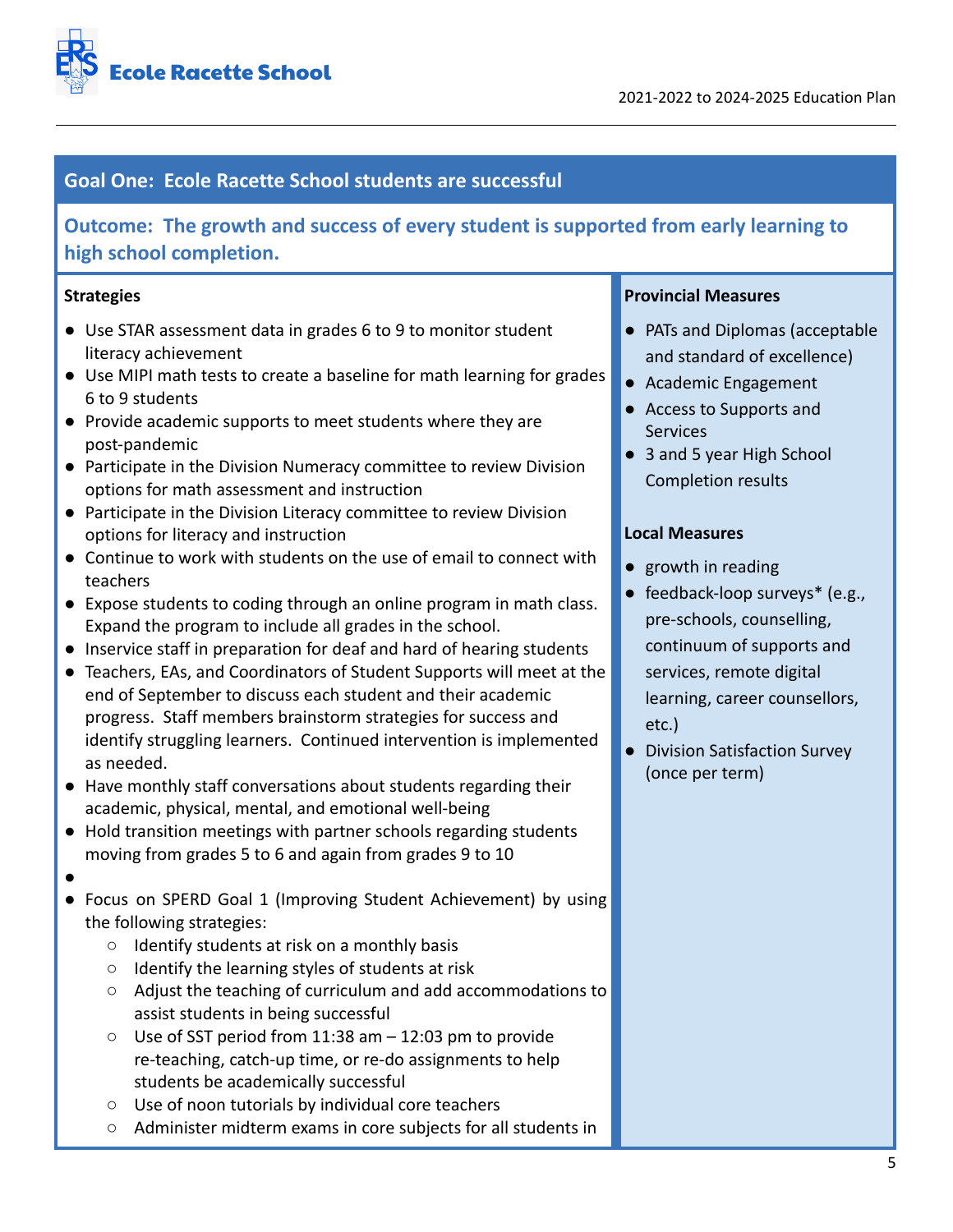#### 2021-2022 to 2024-2025 Education Plan



mid January

- Teacher collaboration regarding course outlines, common assessments, rubrics, and timelines
- Teachers engage in collaborative marking
- Continue to expand the use of Google Classroom
- Presentations from outside individuals regarding career choices
- Division Career Counsellor works with Grade 9 students
- Use of AAC resources and PD opportunities
- Data analysis of midterm and final exam marks (teacher-made and PATs)
- Use of the K&E program at the Grade 9 level
- Focus on SPERD Goal 2 (Building Quality Relationships) by using the following strategies:
	- In-person phone calls/texts regarding attendance, report cards, upcoming parent/student/teacher interviews, etc.
	- Student Support Team collaboration
	- Involvement with the Together We're Better program manager
	- Family School Liaison Worker supporting students
	- Expectations for how staff treat students and model behaviors
	- Postcard program
	- Use of phone calls and emails to communicate with parents
	- Meet the Teacher PLUS Night information booths and "pre-interviews" *(on hold due to COVID interruptions)*
	- Breakfast and lunch programs
	- Family groups for Grade 6 9 students *(on hold due to COVID interruptions)*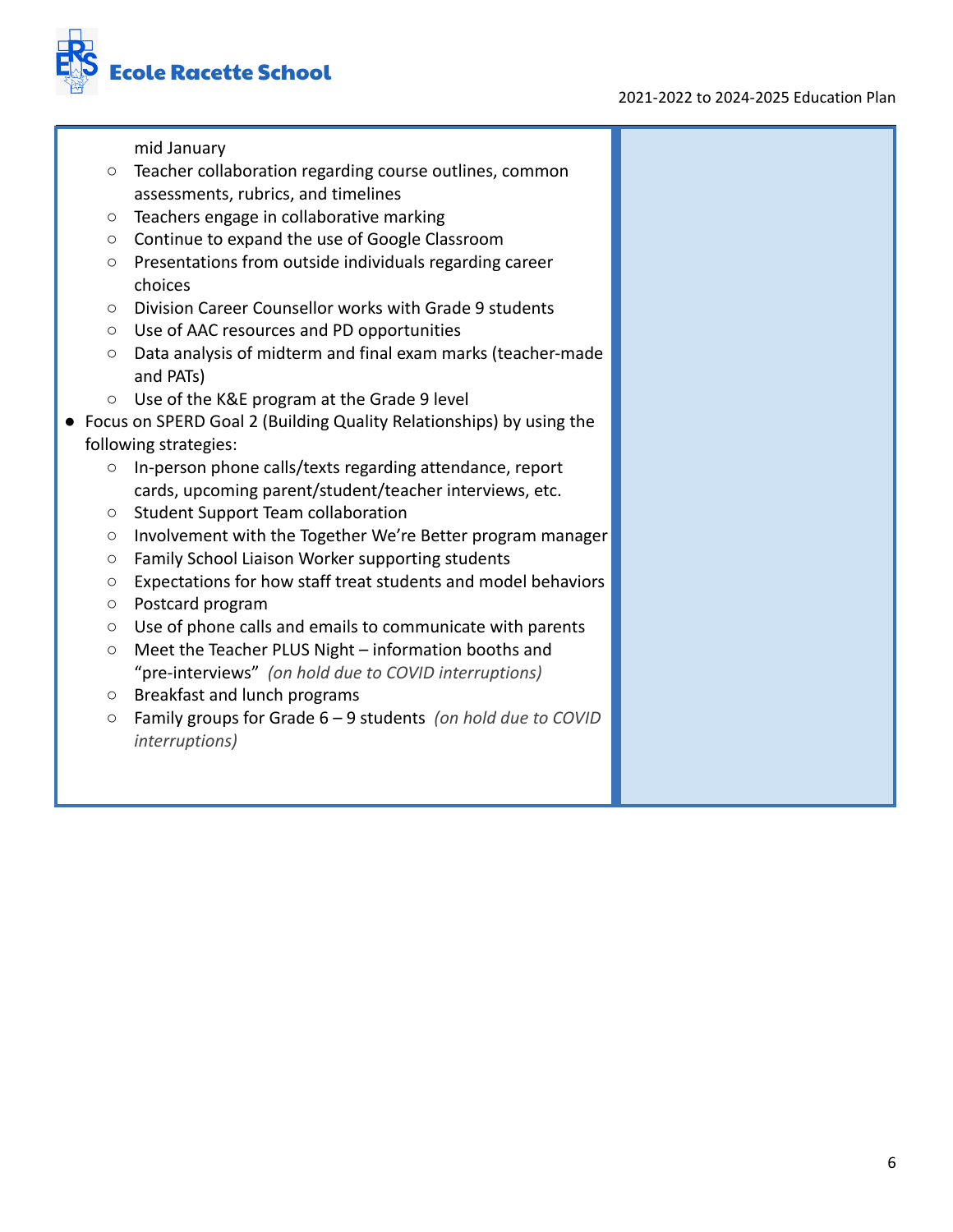

# **Goal Two: FNMI students attending Ecole Racette School are successful**

# **Outcome: The systemic gap between FNMI results and Division-wide results is narrowed.**

#### **Strategies**

- Involve Clifford Cardinal, Division Cultural Advisor, in school-wide and Cree class activities for staff and students
- Review and implement SPERD's Journey Toward Truth & Reconciliation Plan
- Participate in the Division FNMI committee
- Welcome Elders into the school for guidance and support with traditional Cree teachings
- Access Division FNMI Advocates to aid in home connections
- Provide Chromebooks for all students on Nominal Roll in collaboration with SPERD and Indigenous Services Canada
- Continue with wellness initiatives (breakfast and lunch programs)
- Have monthly staff conversations about students regarding their academic, physical, mental, and emotional well-being
- Encourage student-led cultural teachings and demonstrations
- Continue to expand library collection to include Indigenous content
- Organize opportunity for Cree language classes to prepare bannock for the school population
- Include and highlight student-created cultural projects at the Fine Arts Showcases in December and June
- Build awareness and cultural sensitivity through activities such as the Blanket Exercise, visiting Blue Quills residential school, Orange Shirt Day, and National Indigenous Peoples Day

- responses from self-identified FNMI students to the open-ended survey question: What are your plans after completing high school?
- \*feedback-loop surveys as required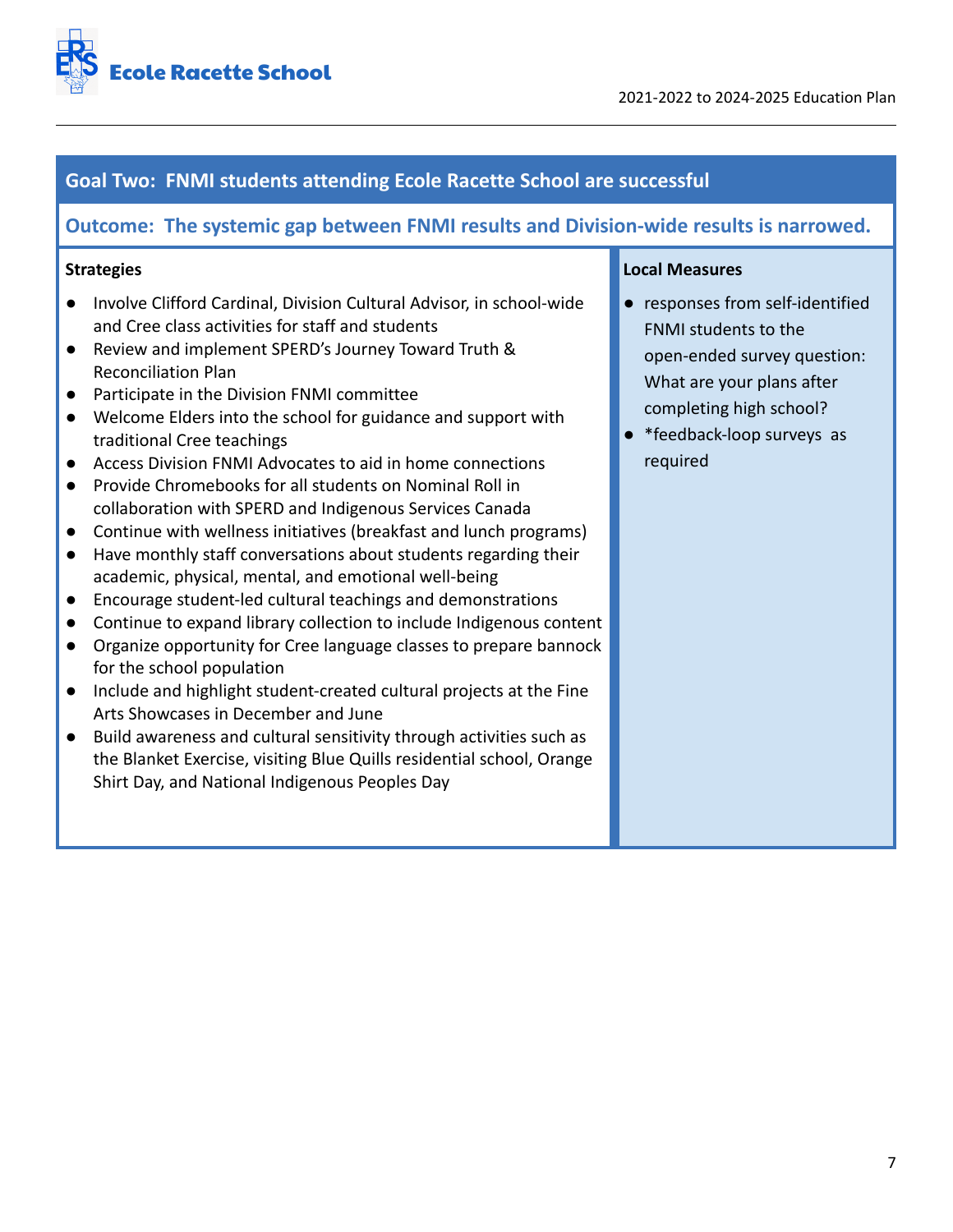

# **Goal Three: Ecole Racette School has excellent teachers, school leaders, and school authority leaders**

## **Outcome: St. Paul Education provides welcoming, high-quality working and learning environments**

#### **Strategies**

- Quarterly review of Racette's Education Plan with Central Office administration and other school principals to ensure continued improvement, collaboration, and coordination of PD
- Promote and support the use of a variety of effective and balanced student assessment techniques
- Provide PD opportunities and support for the French Immersion program
- Participate in the new teacher mentorship program as needed
- Work with the Division in restructuring technology to support infrastructure improvement
- Maintain and explore new ways of supporting digital teaching and learning
- Implement recommendations from the joint ATA PD review committee
- Provide students with a broad program of studies by maintaining fine arts and music programs as well as woodworking, cooking, and sewing strands
- Provide students with the opportunity to explore careers using MyBlueprint and personal well-being with sports performance and outdoor education
- Continue to promote a broad range of programming options for all students in CTF, fine arts, technology, health and physical education
- Implement the *Growing in Faith, Growing in Christ* Catholic faith program and support parent and community involvement within it
- Work with the Division GrACE committee to facilitate faith initiatives for Catholic schools involving home and parish
- Continue with daily prayer and celebrations throughout the year, both in the school and in the parish
- Work with staff to permeate faith throughout all subject curriculums
- Build on the physical identity of being a Catholic school
- Collaborate with teachers from partner schools (SPECS and SPRHS)
- Collaborate internally to design common assessments between English and French Immersion programs within the school
- Maintain activities for students to engage in during lunch or after school including puzzles, Lego, and coloring in the Learning Commons

#### **Provincial Measures**

● Education Quality

- feedback-loop surveys as required
- Division Satisfaction Survey (once per term)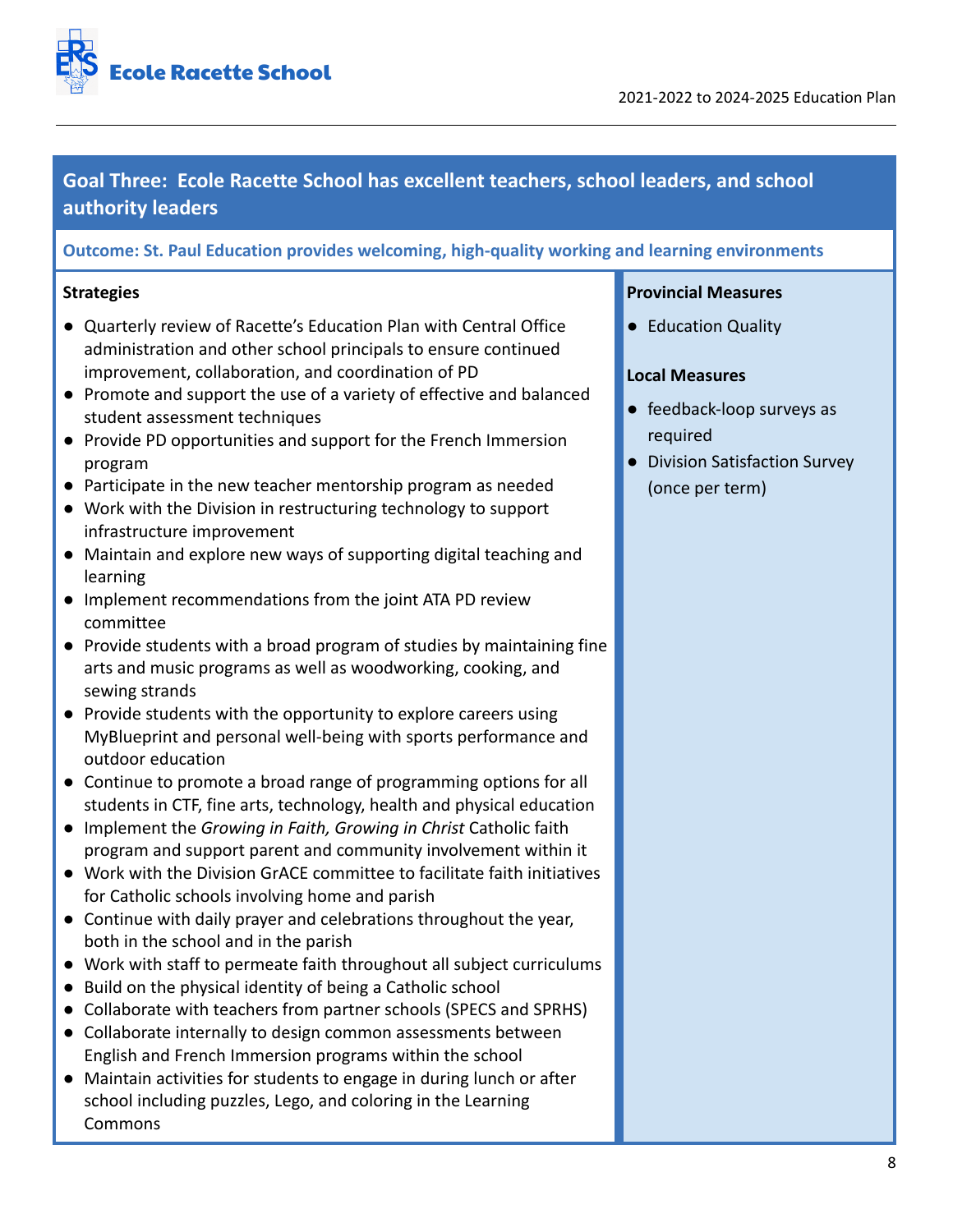



**Goal Four: Ecole Racette School governance and management is based on continual improvement and responsive to diverse stakeholders**

**Outcome: St. Paul Education uses evidence-informed practices, stakeholder engagement, and partnerships to support continual improvement.**

#### **Strategies**

- Collected feedback in parent/guardian survey (June 2021) on preferred methods of communication of information from school to home and from teacher to home
- Re-established a formal School Council with meetings scheduled for every third Thursday of the month excluding December and June. Meetings will be in person and/or virtual.
- Maintain and improve communication using Facebook, website, email, and newsletter
- Encourage attendance at the annual Division Council of School Councils meeting held in June and the annual ASCA conference in April
- In collaboration with the Division Catholic Education Committee, work with the Diocese of St. Paul and the St. Paul cathedral parish in the planning and celebrating Catholic faith traditions
- Maintain ongoing and effective communication with bus drivers and contractors to ensure safe transportation to and from school
- Incorporate Occupational Health & Safety (OHS) discussions at regular staff meetings
- Provide a staff representative to the Division OHS meetings
- Continue to provide time for staff to complete training courses that review and provide information on health and safety

#### **Provincial Measures**

● Parental Involvement

- Division Satisfaction Survey (once per term in the fall)
- feedback loop surveys as required
- School Council participation